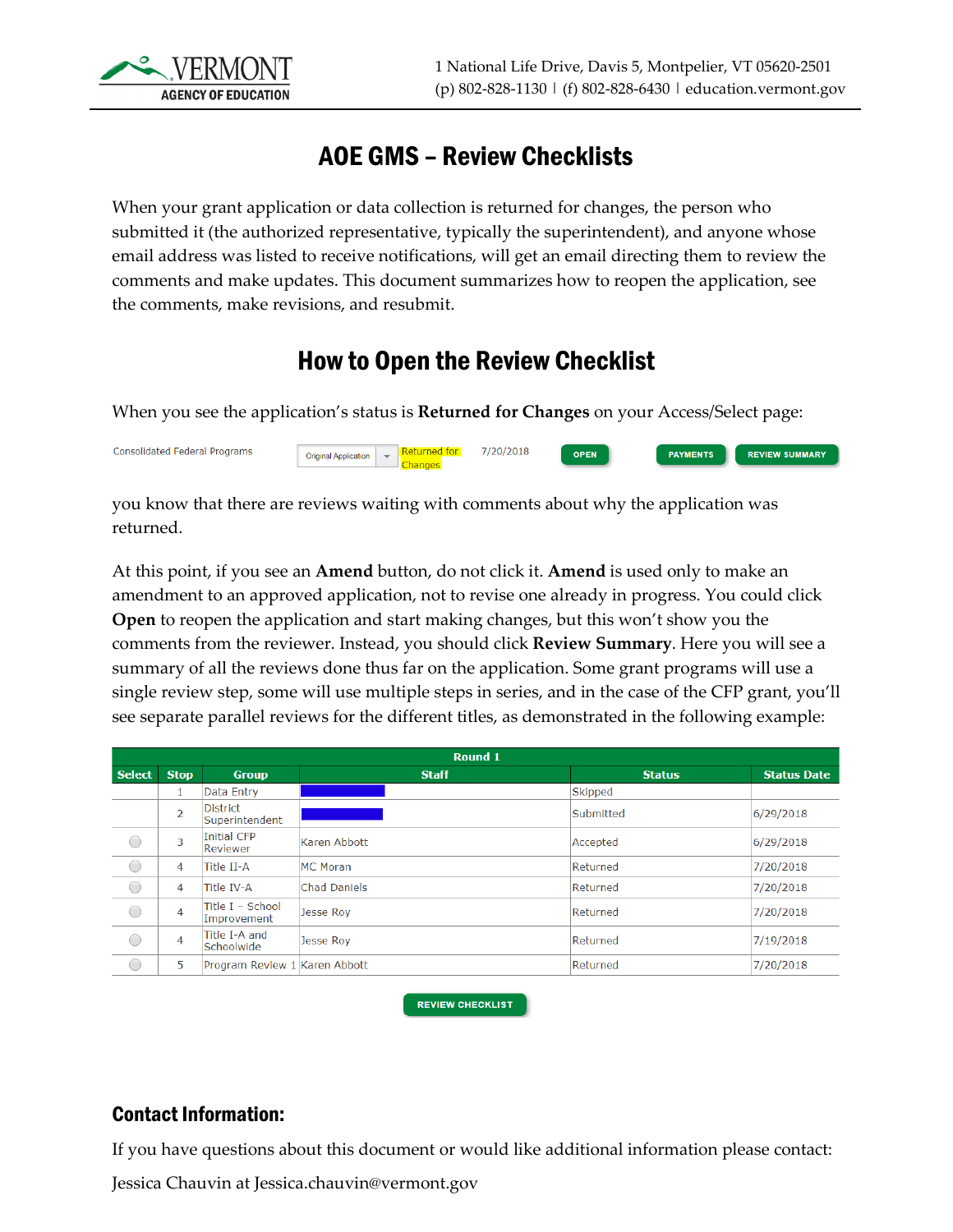(I've blanked out the names of the submitters in this example.) Here you can see that an initial completeness check review was done by Karen Abbott (stop 3) and passed, then parallel reviews were done by MC, Chad, and Jesse (stop 4), all of which were marked as returned, and finally, Karen in stop 5 returned the application to the submitter. CFP has the most complex review process; in other grants, you may see only a single review marked as **Returned**.

To view any return, simply check the radio button (the round circle) on its row, then click **Review Checklist**. In most cases, you should choose the last row, as it will be the one that led to returning the application to you. That's true even in CFP here, since Karen's return on stop 5 collects and combines the feedback left by MC, Chad, and Jesse into a single response checklist, so you don't need to read each individual review.

# Pop-Up Blockers

Once you click **Review Checklist**, the application itself will open, just as if you'd clicked **Open** on the Access/Select screen. What happens next depends on whether or not this is your first time opening a review checklist. The GMS will attempt to open, *in a second window or tab*, the review checklist itself, allowing you to view the application and the comments side-by-side, to make it easier to go through them together and make updates as you go.

However, if you've never done this before, almost certainly, your web browser will prevent the GMS from opening the review checklist, and typically, it does so using a very small icon or warning message that's easily overlooked. The end result is you will wonder where the comments are. Exactly how and where the browser notifies you of the blocked pop-up varies from browser to browser, but it is nearly always in the upper right corner, perhaps at the right end of the address bar, and clicking on the icon or error message will almost always allow you to do two important things: first, tell the browser to always allow pop-ups from this site, and second, to open the pop-up it blocked. If you're not sure how to find these options, the following link is a self-help guide posted by the Best Buy technical support team that offers specific directions for most browsers:

#### [Best Buy Geek Squad Tech Tips: How To Disable A Pop-Up Blocker](https://www.bestbuy.com/site/tech-tips/disable-popup-blocker/pcmcat748301880694.c?id=pcmcat748301880694)

Once you've disabled the pop-up blocker for this site, you should never have this problem again. (At least until you get a new computer or start using a different browser.)

## Revisions and Resubmission

The specific contents of the review checklist varies from one grant program to another. Many will contain a tab strip with multiple pages, which can contain comments from reviewers and reference information. For instance, here's the tab strip for the CFP review checklist:

| <b>CFP RESOURCES</b>                                 | <b>GENERAL</b><br><b>FEEDBACK</b> | <b>INVESTMENT</b><br><b>REVIEW</b> | <b>BUDGET REVIEW</b> |                                              |
|------------------------------------------------------|-----------------------------------|------------------------------------|----------------------|----------------------------------------------|
| <b>AOE Basic Document</b><br>(Revised: May 19, 2022) |                                   | Page 2 of 3                        |                      | $\sim$ VERMONT<br><b>AGENCY OF EDUCATION</b> |